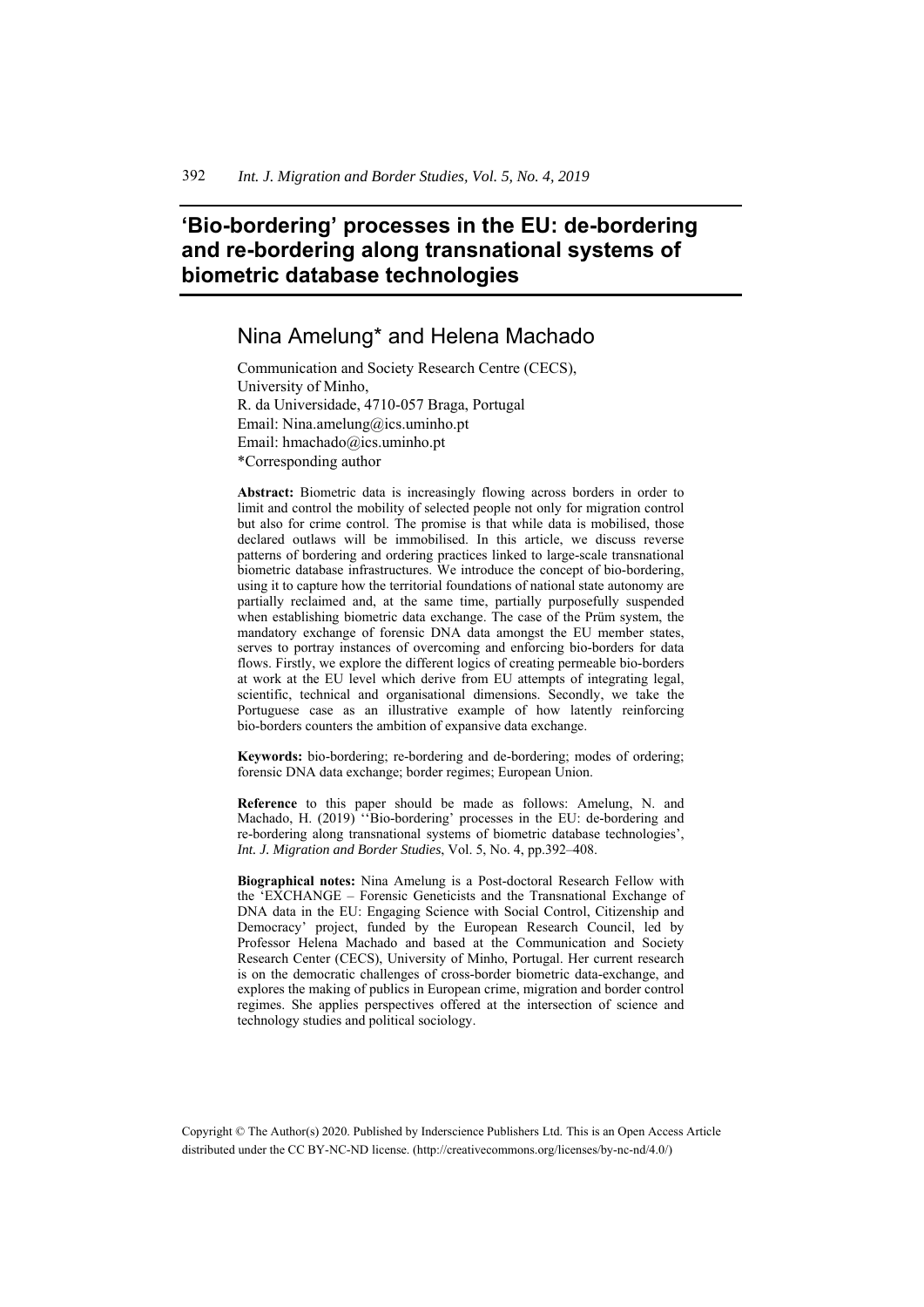Helena Machado is a Full Professor of Sociology at the University of Minho, Portugal. In 2015, she was awarded a Consolidator Grant from the European Research Council (ERC) to conduct research into the societal, ethical, and political challenges posed by transnational exchange of forensic DNA data in the context of policing and judicial cooperation in the EU. She is presently studying the interrelationships between genetic surveillance, public trust and national identities.

This paper is a revised and expanded version of a paper entitled 'The making of invisible 'bio-borders' in the EU. Implications on configuring categories of risk in Portugal' presented at Workshop 'Bordering – A View from Portugal Migration and Border Making in Portugal', Universidade Nova, FCSH, Lisbon, 14–15 December 2017.

## **1 Introduction**

Cross-border surveillance and data sharing for law enforcement are vital elements of the European Union (EU) systems in the area of freedom, security, and justice. In the last decades, EU surveillance practices have rapidly expanded with the creation of large-scale information technology (IT) database systems. The Schengen information system (SIS), the EURODAC database, the common visa information system (VIS), the Prüm system and, more recently,  $EUROSUR<sup>1</sup>$  are prominent examples. IT is used to collect, store, compare and exchange diverse kinds of data. These intelligence networks are a result of the EU's policy of interoperability (Broeders, 2007), designated to enforce the practicable exchange of data between national and EU databases (Curtin, 2018). Preventing and investigating cross-border crime (i.e., terrorism, human trafficking, drug smuggling and illicit arms traffic) has been, at the discursive level of policy formation, the main driving force and justification for most of these crime investigating regimes [Aas, (2011), p.337]. Although practically all of these technologies aim to track and control mobility, some of them – such as the Prüm system – are intended primarily to support transnational criminal investigations (Machado and Granja, 2018).

This article explores the ambiguities of borders in cross-border data exchange. On the one hand, borders become permeable for effective and expansive data flows in the name of increased security and the control of selected people's mobility. On the other hand, member states enforce their territorial borders with logics that serve their citizens, for example, to protect national data subjects and to be accountable to national electorates.

The development of transnational systems for the mass exchange of biometric data<sup>2</sup> at and across borders has challenged conventional notions of borders. Traditional border studies assumed state and territory borders were both fixed and the physical outcome of political, social or economic processes (Kolossov and Scott, 2013). In this paper, we suggest a perspective that takes into consideration the contingencies that derive from the practices found among heterogeneous actor networks involved in bordering practices of referring to the nation-state.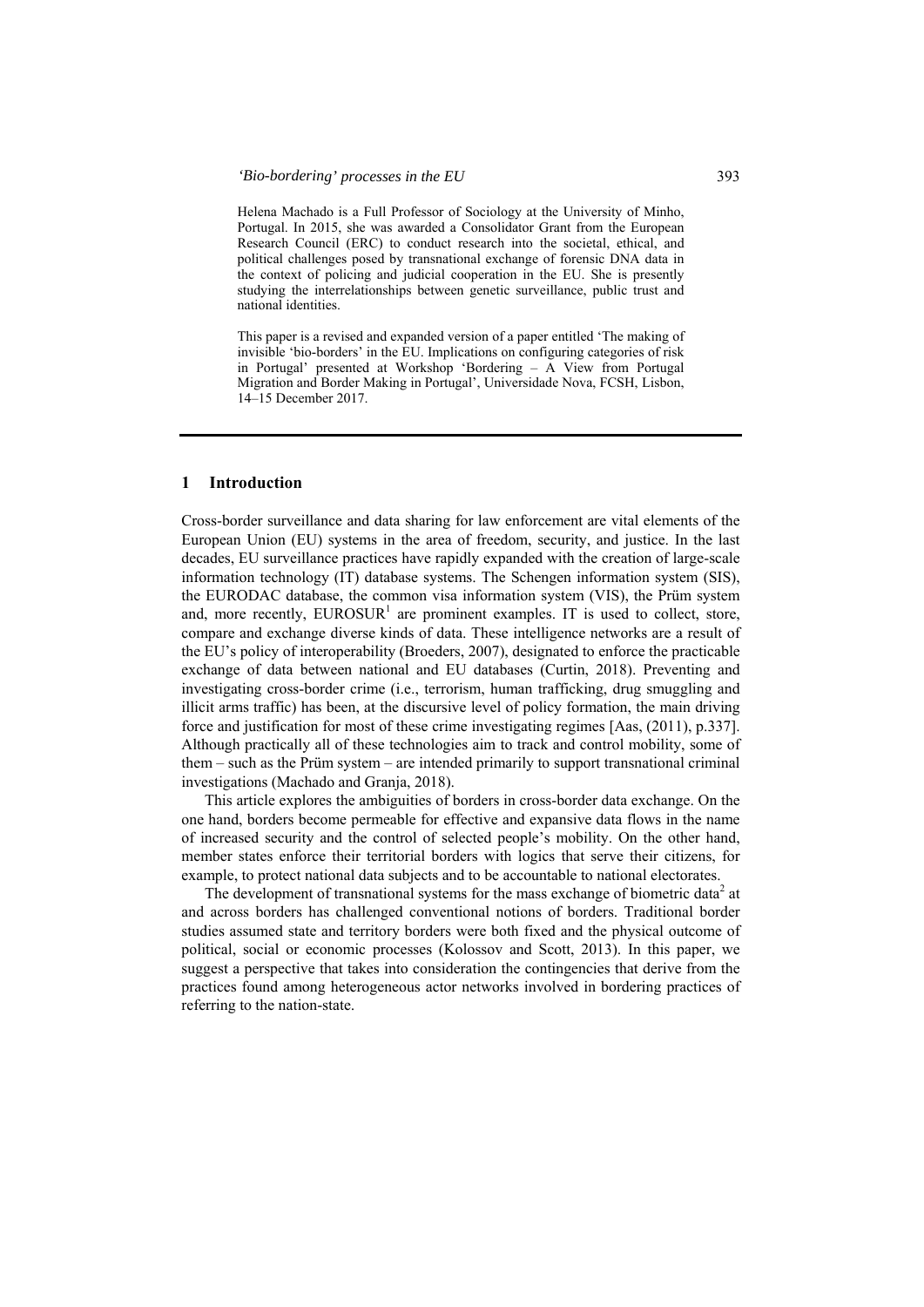We follow impulses from border studies that have turned to approaches that understand borders not as given, but as continuously 'being made' and involving b/ordering practices (van Houtum et al., 2005; Kolossov and Scott, 2013). By understanding borders as emerging through socio-political as well as techno-scientific processes, the emphasis lies in understanding bordering as taking place within society (Kolossov and Scott, 2013). We build on a notion of state borders that understands them as elastic, dynamic and situated processes, multiplied and enforced by the various practices of multiple actors and institutions far beyond their physical sites. We use that notion of elasticity of borders also to demonstrate that border regimes for digital biometric data are distinct from border regimes for people. Therefore, we argue that it is essential to rethink earlier conceptual approaches that take the emergence of digital and biometric borders as a static, functional given, built on the 'sharply bounded territorial containers associated with classical modernity' (van Houtum et al., 2005). These classical approaches tend to consider the virtual and digital dimension only as a new form of communication (Löw and Weidenhaus, 2017), and biometrics as an efficient identification mechanism for creating 'smart borders' (Lehtonen and Aalto, 2017).

In order to contribute to improving the conceptual apparatus beyond the world of fixed, contained state borders, we introduce the concept of 'bio-bordering'. We use it to explore the modes of ordering biometric data applied in criminal investigation that have consequences for people of suspicion moving across nation-states' borders. The consequences we consider here are those which derive from storing and exchanging data from individuals, who then become data subjects, with – as we show in our article – differently granted rights across national regimes. The concept focuses, first, on biometrics as an inherently classifying and thus boundary-making mechanism when identifying selected 'risky' people. Furthermore, the concept links to the 'bio' prefix a notion of borders that assumes 'distributed agency' in heterogeneous networks that include security professionals and biometrics experts enacting, overcoming or reinforcing nation states' borders along biometric data in unexpected manners*.* We argue that the concept of bio-bordering is particularly useful in trying to understand the modes of ordering entangled with transnational large-scale IT database infrastructures for the exchange of biometric data in the context of crime control<sup>3</sup>.

We portray the bio-bordering processes in the EU as contributing simultaneously to what Misa and Schot (2005, p.3), reflecting on technological infrastructures, have called the 'hidden integration' and 'hidden fragmentation' of Europe. Using the lens of technology, the authors situate European integration as an emergent outcome of a contested process of linking and delinking of infrastructures, as well as the circulation and appropriation of artefacts, systems, and knowledge, which produces integration and fragmentation at the same time (ibid). In the case of biometric technologies in the area of freedom, security, and justice, the hidden integration takes place through the standardisation and homogenisation of biometric scientific standards, as well as through technical and operational infrastructures, which thereby establish a transnational forensic technocracy (Prainsack and Toom, 2010). Yet, we explore in this paper also the processes of hidden fragmentation that result from the establishment of rigid bio-borders that are only selectively permeable for data flows and thus counter the ambition of expansive biometric data exchange. This fragmentation is materialised in forms of heterogeneous national regimes regulating data protection and mechanisms to hold biometric cross-border data exchange accountable to the public.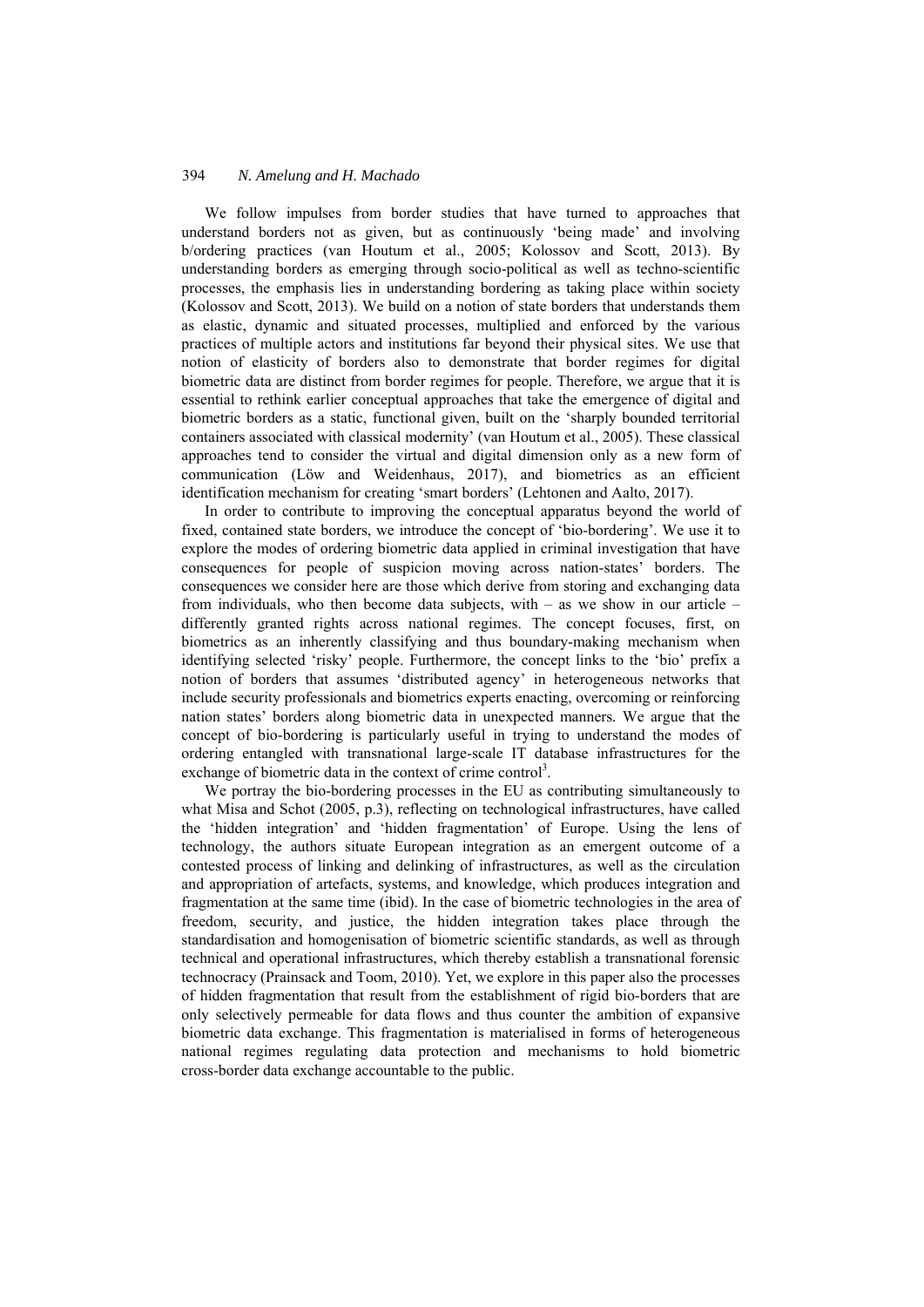We discuss in this paper the example of the Prüm system, designed for the transnational exchange of DNA data for forensic and police use. Furthermore, we present the political attempts to secure the unhindered flow of biometric data among the member states that are mobilising a mode of ordering aimed at diminishing technical and legal obstacles. Then we discuss the case of Portugal, which employs a protective bio-borders mode of ordering concerning its forensic DNA database and its approach to making DNA data accessible for transnational exchange. Thereby, we explore the regulatory, material and organisational contingencies that derive from the national context and the ambiguities and tensions that derive from contradictory bio-bordering dynamics.

The article begins by outlining the notion of bio-bordering by reflecting on insights from recent developments in border studies. The article then introduces the transnational DNA data exchange system regulated by the Prüm system and portrays how political and regulatory ambitions have translated into permeable bio-borders. We then proceed to explore the situation in Portugal, as an example of how national arrangements result in the latent re-bordering of bio-borders. In the conclusion we discuss how, by making invisible bio-borders visible, our approach helps to uncover the implications of multiple processes of overcoming and enforcing bio-borders in the context of the hidden fragmentation related to contemporary security policies in the EU.

## **2 Theorising bio-borders and the de(b)ordering and re(b)ordering of bio-borders**

Acknowledging the increased use of biometric technologies has forced scholars to reconsider 'the border' in contemporary political life. Biometrics provides the ground for sorting and classifying individuals and groups into legal/illegal or welcome/unwanted persons, and for controlling migration by filtering desired and undesired mobility (Amoore, 2006; Aas, 2011). The inclusion/exclusion dichotomy and the processes of othering have been of high relevance in border studies, which aims to provide clarification and more in-depth understanding of the inherent dynamics and ambivalent qualities of such categories and their primary ordering ability to make boundaries (Dijstelbloem and Broeders, 2015). Biometric technologies are also being used to help control transnational crime and identify transnational suspects 'in light of fears of an "escalation of cross-border crimes"' (Prainsack and Toom, 2010). The ability of biometric technologies to transform the body's characteristics into digital codes that can be 'read' by a machine (Aas, 2011; van der Ploeg, 1999) means that biometric data can be stored in large databases. Biometrics and databasing together have a secondary ordering ability to track mobile bodies across borders for surveillance purposes.

Digital borders have been characterised by Dijstelbloem and Broeders (2015, p.23) as a 'new form of mobility control', one which combines the function of 'politics at a distance' (Latour, 1987, 2005) with 'virtual data collection' to result in 'a logic of the extraterritorial net of control' [Tsianos and Karakayali, (2010), p.374]. Tsianos and Kuster (2016) examine the example of Eurodac, which they not only understand as a technological border but as inflected by social, symbolic, organisational and juridical cultures, practices and imaginaries that are beyond the literal realm of the electronic space. The current technological mediation of borders requires the labour of software developers, designers, engineers, infrastructure builders, border guards, systems experts,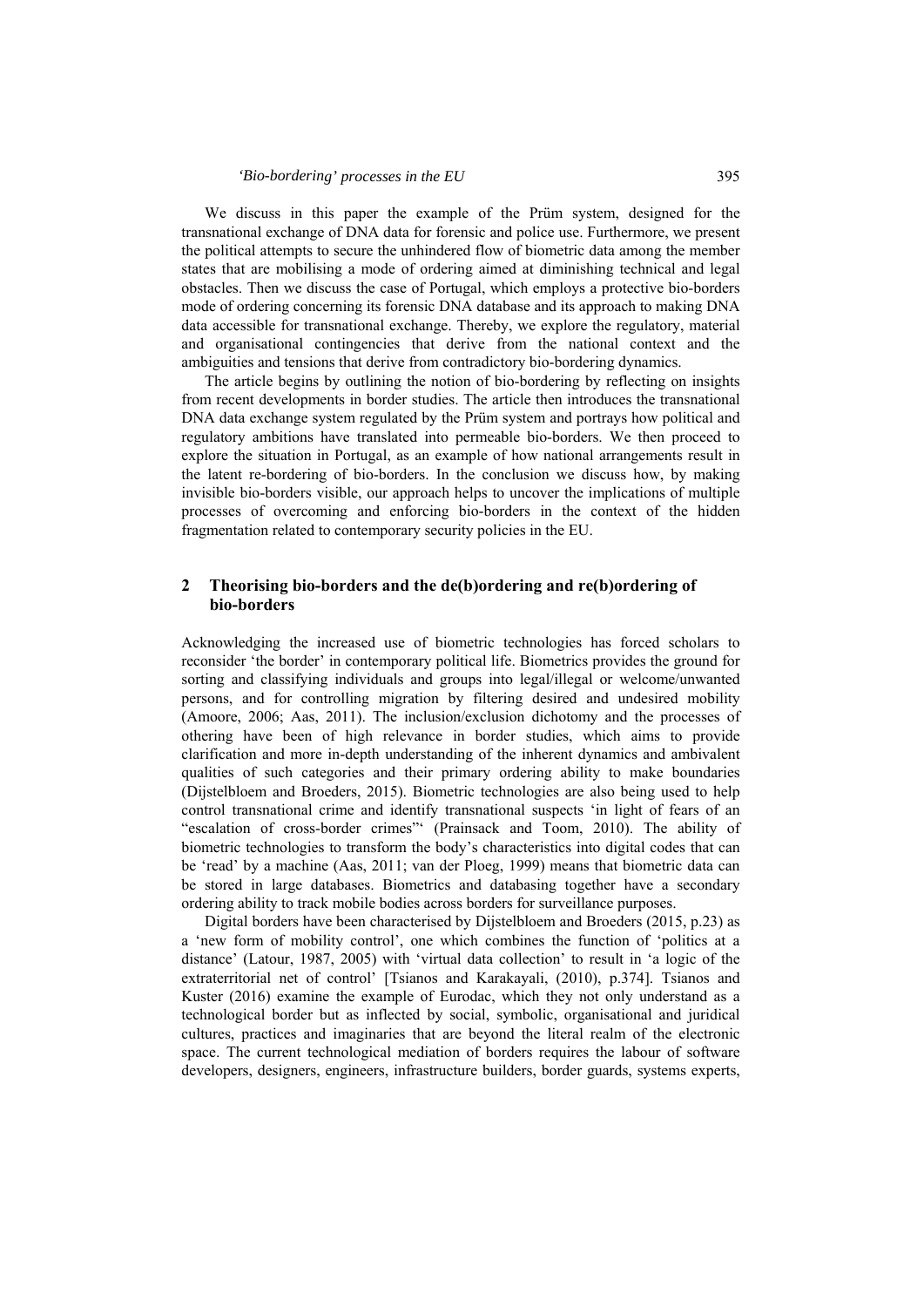and many others, all of whom help produce digital borders (Vukov and Sheller, 2013). We propose that we need an approach that aims to take both biometrics and digitalisation equally seriously.

We introduce the term 'bio-border' to explore how the establishment of transnationally applied biometric technologies – which comes explicitly with the regulation of how biometric data may (not) cross borders – produces implicitly a multiplicity of historically contingent and intentional re-ordering processes that partially overcome and partially reinforce nation states' territorial borders through bodies, data, and technology.

The particularity of such border-crossing modes of ordering lies in their attempts to track the mobility of certain people across state borders in the context of crime control, or to identify people related to crimes, including victims and missing persons. The implicit assumption is that the more data is exchanged, the more useful it is. In addition, the expected benefit of such technologies is to guarantee the security of societies. On the one hand, transnational biometric technology systems are enacted as attempts to expand biometric data exchange and establish 'borderlessness' for data flows and to overcome the logics of nation state boundaries. The aim of such border-crossing modes of ordering is to diminish technical, scientific, operational and legal obstacles, resulting in increasingly permeable bio-borders. On the other hand, the nation state's situated modes of ordering may reclaim the territorial foundations of the state's autonomy through the creation or maintenance of its own systems for collecting, sharing and protecting biometric data. Such systems thereby remain contingent on their own historically and culturally shaped political-judicial path of biometric technology and database development.

Bio-borders are understood, in the first place, as historically grown boundaries separating different national systems of biometric data collection. In order to allow biometric data to cross a nation state's territorial borders, bio-borders need to become reordered and constructed in a way that interconnects national infrastructures of regulatory, biometric, IT and organisational dimensions dedicated to the retention of biometric data. The ambition to create expansive biometric data exchange requires what we call the *de-bordering* of the historically grown bio-borders, that is, making bio-borders permeable and data available across borders. At the same time, when confronted with requirements to make their data available, actor networks in the member states respond by raising a diverse range of concerns over data protection, technical-infrastructural problems, and the need to install appropriate safeguards and oversight to prevent malfunctions of the data-exchange systems. In consequence, member states may create conditions that reinforce bio-borders, what we call *re-bordering*, by making them only selectively permeable and by putting data border-crossings under stricter regimes of control. Two clarifications on our understanding of re-bordering in this article are essential. First, re-bordering can be enforced through interactions with biometric techno-scientific and IT databasing infrastructures. Second, re-bordering is not necessarily a deliberately coherent and intentional process designed by the whole actor-network to close bio-borders; instead, it can be an ambiguous process deriving from the intentions of some actor groups with specific concerns, while other actor groups are committed to contributing to expanding data exchange.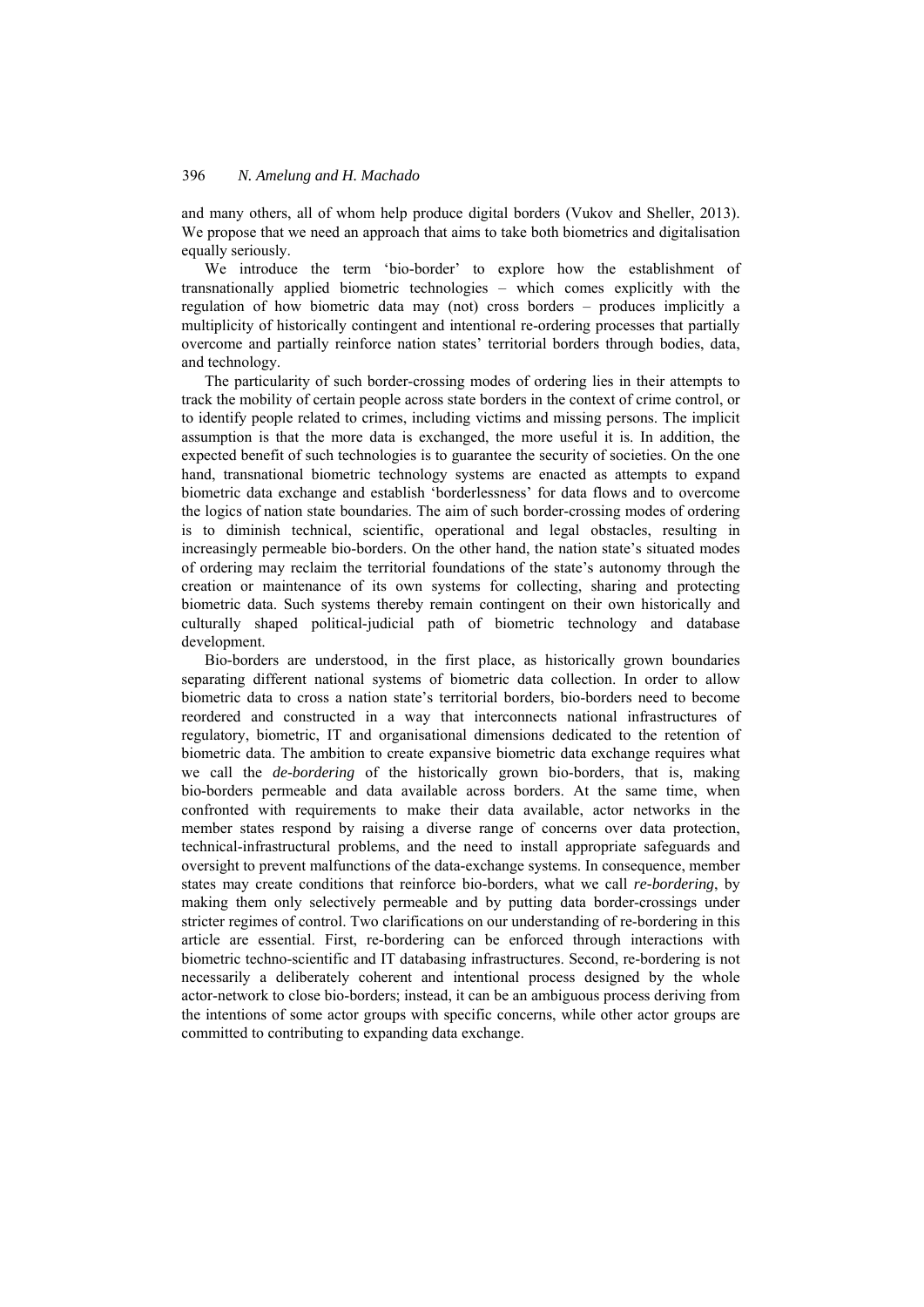In this paper, we take inspiration from Johnson et al. (2003, p.26). The authors focus on four constitutive components of national criminal DNA databases and data exchange flows across them. First, the regulations, legislative frameworks and governance principles of the countries sanctioning the collection, use and retention of DNA data, including data protection regimes. Second, DNA technology, including the scientific knowledge that DNA technologies build on, material artefacts and biological resources like samples and paperwork, and methods for the representation of DNA variation in the form of standardised individual profiles that can be compared. Third, the technical database infrastructure necessary to digitally store and compare data, and the definition and management of which data categories are and are not made accessible for data exchange. Fourth, the organisational imperatives and principles, such as reliability, transparency and public accountability, which translate into work routines that include taking biometric samples, inputting data, reporting hits, following up correspondence in case of matches, and providing transparent and publicly available statistics.

In consequence, we understand bio-borders as constituted and configured by the following border infrastructures: legal and regulatory, techno-scientific biometrical, IT database and organisational particularities. Together they create boundaries around national regimes of biometric-data retention and distinguish them from others. In order to study bio-borders we propose to focus on the simultaneous multiple processes carried out by a heterogeneous actor-network of regulators, security professionals, forensic technocratic experts, and other criminal justice systems' stakeholders involved in national biometric-data collection and retention and in operational data exchange who jointly contribute to the reordering and remaking of bio-borders.

Our perspective is distinct in that it shifts understanding away from notions of the EU or the member states as coherent rational and intentionality driven actors towards the distributed, yet collective, agency of a heterogeneous set of actors with different – potentially even conflicting – co-existing nation-state referencing rationalities. These actors include those involved in the technoscience of biometrics (Latour, 1987). In sum, bio-bordering practices produce a particular outcome with concrete consequences for targeted people, data subjects and those whose data gets exchanged on the one hand and for societies' security on the other. There is a methodological problem in the attempt to investigate how data mobility produces such consequences because there is little public data available about how these new types of data-exchange systems impact on the mobility of targeted people and actual data subjects. For instance, there is little information on the impact of such systems on deterring criminals, and we also know little about actual improvements to societies' security (Toom, 2018).

In the following, we explore the bio-bordering processes between the EU and Portugal, focusing, in particular, on the Prüm system, which regulates the transnational exchange of DNA data for forensic and police use in the EU. First, we illustrate the EU's efforts to guarantee the establishment and implementation of the Prüm system in all participating EU member states. We portray it as a mode of ordering that results overall in making bio-borders permeable for expansive data exchange across the member states. Second, we choose to portray Portugal as a case in which bio-borders are latently enforced. It happens through a process in which the requirements of the respective EU regulations are fully implemented, while the ways of making biometric data accessible are defensively and restrictively ordered.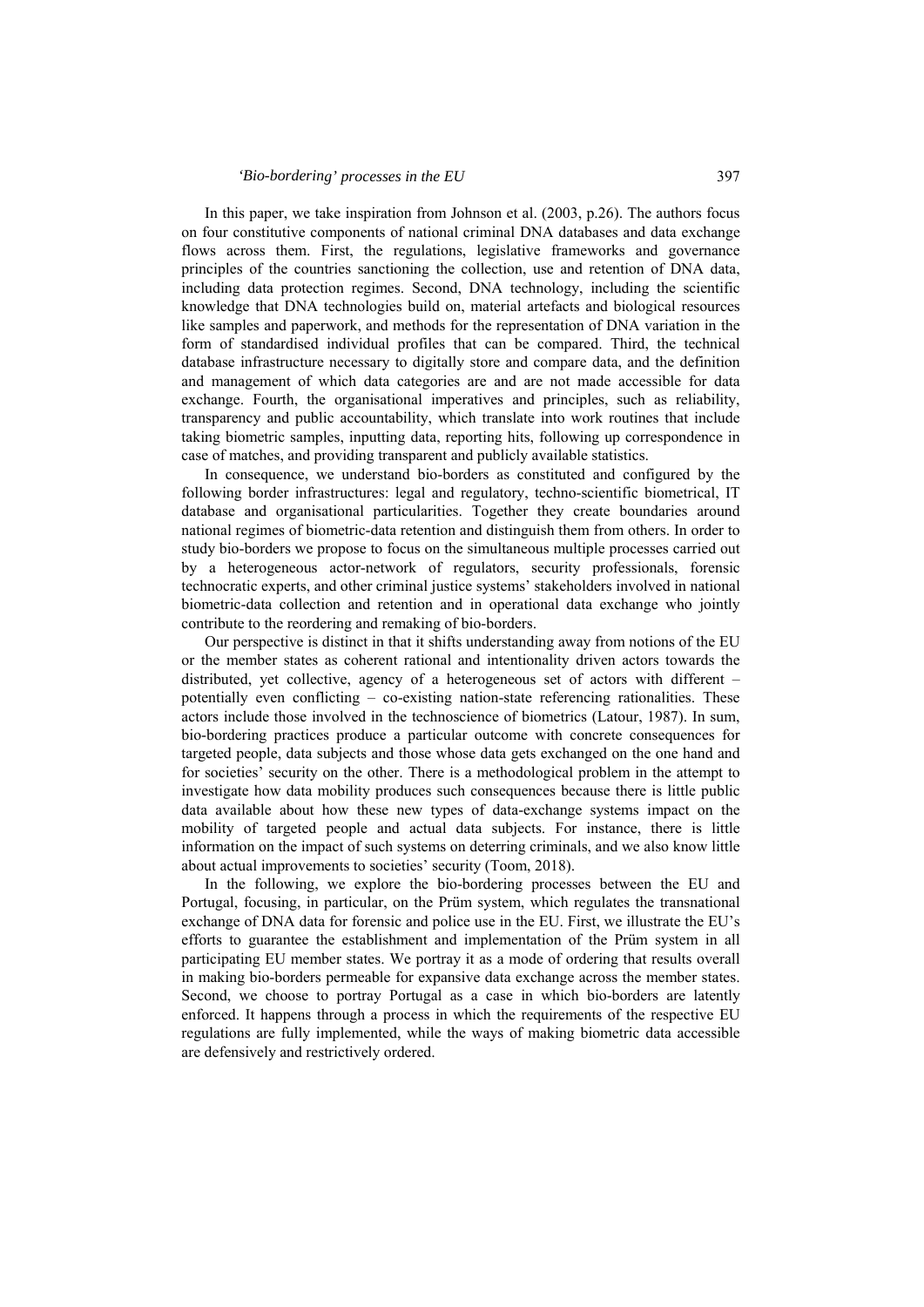#### **3 De-bordering at the EU level**

The Prüm Treaty (Council of the European Union, 2005) aimed to establish a framework to simplify, coordinate and improve the circulation of information between the EU member states' law enforcement agencies. Specifically, the Treaty aimed to intensify cross-border cooperation through the automated exchange of information – namely DNA profile data, fingerprints, and vehicle registration data – between the member states. After the Treaty was incorporated into the EU's legal framework on 23 June 2008, through Decisions 2008/615/JHA and 2008/616/JHA (Council of the European Union, 2008a, 2008b), all member states were obligated to build and maintain the technical infrastructure needed for the implementation of DNA databases. They were also required to enact adequate legislation to set up the operational requirements needed to establish connections with other member states and exchange data (Sallavaci, 2015, 2017). In the EU, DNA databases are mostly dedicated to the storage of DNA profiles collected for criminal investigation purposes, although some also serve the purposes of civil identification, for example, in cases of missing persons or mass disasters (Williams and Wienroth, 2014). The mode of ordering of bio-borders here implies the enabling and facilitation of biometric and personal data flows across the EU member states, to identify mobile persons suspected of crime or terrorism.

In order to enforce a de-bordered version of bio-borders, in 2016 the European Commission also used the instrument of the infringement procedure. This instrument formally communicated to certain countries – Portugal, Italy, Croatia, Greece and Ireland – that they were not in compliance with the Prüm's rules. These rules outlined that member states' regulations and technical infrastructures should allow and enable other member states to search DNA analysis files, fingerprint identification systems, and vehicle registration databases. The European Commission highlighted that the Prüm Decisions should have been implemented fully by the member states by August 2011, and that these member states had not yet ensured automated data exchange in at least two of the three types of data. Given that the Treaty of Lisbon<sup>4</sup> gave the Commission full enforcement powers in the field of police cooperation and judicial cooperation in criminal matters, countries like Portugal, Croatia, Italy, and Ireland would need to comply in order to avoid the case being referred to the Court of Justice of the European Union (Commission of the European Union, 2016).

While the Prüm Treaty and Decision made it mandatory for EU member states to have a forensic DNA database and to be able to exchange DNA data with as many other member states as possible, advocates of diminishing bio-borders also have an interest in the overall expansion of the biometric data available for exchange. In this regard, the European Network of Forensic Science Institutes [ENFSI DNA Working Group, (2017), p.7], as a central player in the European epistemic community of forensic genetics contributing to the de facto harmonisation and standardisation of technical and scientific standards and protocols across Europe, recommends that:

To increase the chance of identifying the donors of stains, the number of persons in a DNA database who are likely to be the donors of those stains should be as large as legally (and financially) possible.

Connecting member states' DNA databases brings in diverse contingencies, some of which derive from the diverse legal traditions and regulations governing forensic DNA databases among the member states. According to Santos et al. (2013), we find two main tendencies: On the one hand, an 'expansive' group of countries that have few restrictions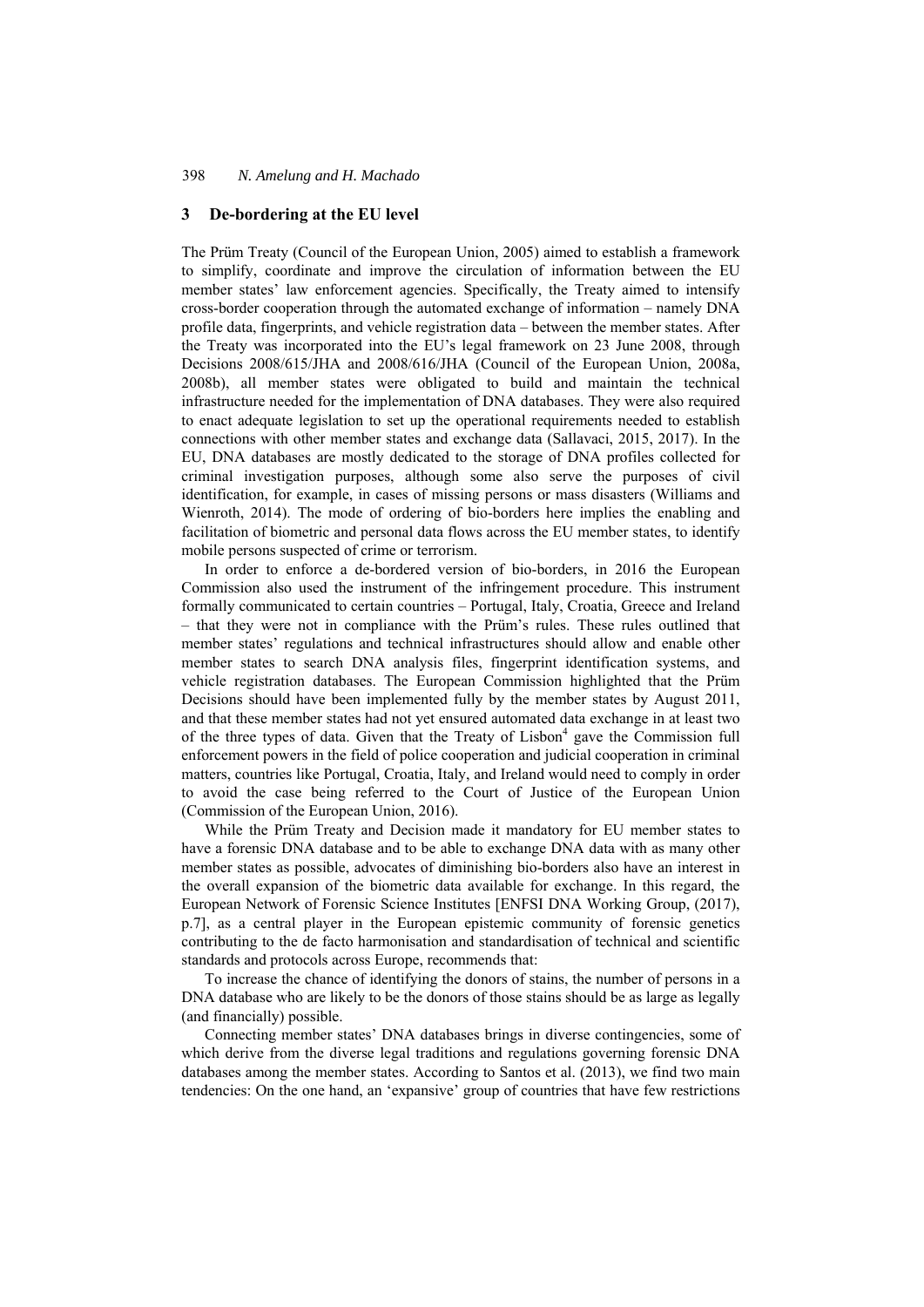on the inclusion of profiles combined with long periods of retention. On the other hand, a 'restrictive' group of countries, where the criteria for inclusion include suspicion or conviction of particular crimes, the length of any potential prison sentence, or a decision by a magistrate, and where retention periods tend to be smaller than in the first group (Santos et al., 2013). In spite of the ECHR's decision in favour of data protection for individuals, views on data protection depend on member states' policy agendas. In consequence, the diversity of approaches have implications for the (in)equality of conditions for the exchange of DNA data. The different criteria for inclusion and exclusion across the EU member states create unequal consequences for targeted people and data subjects. It creates a situation where it is possible that a DNA profile from an individual legally included in the database of one country is compared against the database of another where the legal regime would not have allowed its inclusion (Santos, 2017; Wilson, 2016).

Another contingency regarding such modes of ordering comes with the biometric technologies at stake. Although minimum technical/scientific standards have been established, applied DNA technologies remain prone to error, and the production of adventitious hits – so-called false positives (Van der Beek, 2011) – is a risk. ENFSI DNA Working Group (2017, p.30) warns:

As DNA databases become larger, the chance of adventitious matches occurring also increases, especially with partial and mixed profiles and the DNA profiles of relatives, which have higher random match probabilities.

Although safety measures have been installed to minimise the risk, the EU Commission continues to admit there is a problem with false positives. As part of 'Step 2', which is the follow-up procedure to a match and involves the exchange of personal data, of the Prüm system, the Commission has made recommendations about procedures that the member states should carry out before personal data is exchanged. Yet, tackling the problem through recommended procedures delegates the responsibility to member-state-based DNA laboratories and National Contact Points, each of which has varying access to staff resources, and different working routines and ethics (Machado and Granja, 2018; Taverne and Broeders, 2015). Forensic practitioners operating the Prüm system view the risk of false positives as ethically problematic because there is a lack of procedures for establishing the criteria for both reaching agreements and resolving disputes about what constitutes a reliable match both at local level and between different member states (McCartney, 2014; Machado and Granja, 2018).

Computing technologies are required to digitally store and compare DNA data. These technical database infrastructures bring together the distribution of particular ontologies that emphasise a numeric view on data exchange and highlight a notion of success measured by the quantitative amount of hits resulting from the comparison of DNA profiles across countries (Prainsack and Toom, 2010, 2013). Forensic geneticists involved in data exchange aim to enable a productive data flow – measured by the number of relevant connections with other countries and the creation of a relevant number of hits (Machado and Granja, 2018). However, this aim faces two challenges. First, being decentralised, it is difficult for the Prüm database system to trace information on any 'success' measured in terms of a subsequent effective criminal investigation. Besides, member states are differently connected (Santos and Machado, 2017): not only does the number of overall connections across particular member states differ, but the data categories classifying the type of DNA profiles exchanged across the member states vary enormously. Data categories related to the DNA profiles being exchanged within the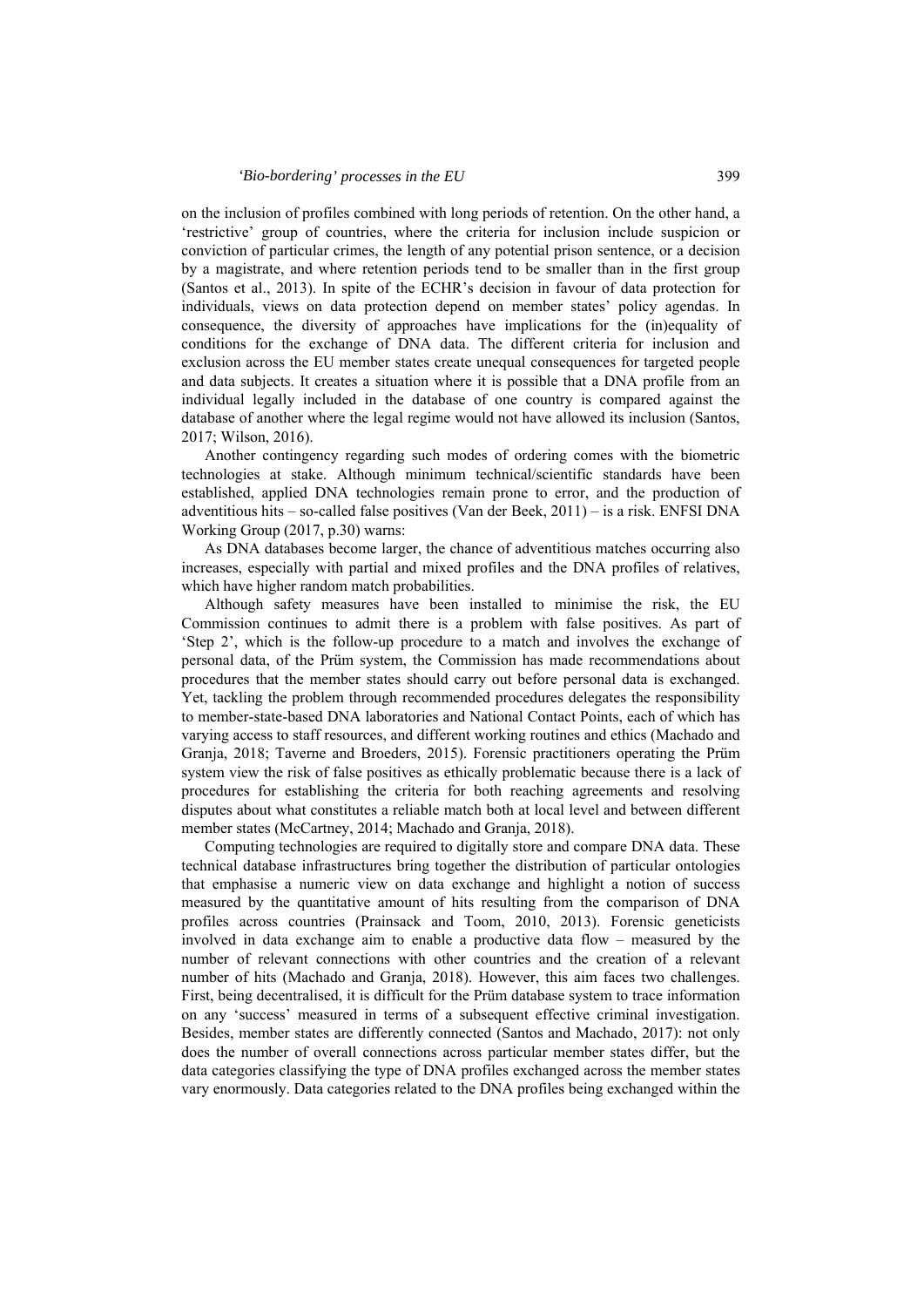Prüm system cover a wide range from convicted persons, suspects, crime stains, victims, unidentified persons, unidentified human remains, missing persons, relatives of missing persons and others (see Table 1).

| Data category                        | Countries using category                                                                                  | Number of<br>countries using<br>category |
|--------------------------------------|-----------------------------------------------------------------------------------------------------------|------------------------------------------|
| 'crime stains'                       | BE, BG, CZ, DK, DE, EE, EL, ES, FR, CY, LV, LT, LU,<br>HU, MT, NL, AT, PL, PT, RO, SI, SK, FI, SE, UK, NO | 26                                       |
| 'suspects'                           | BE, CZ, DK, DE, EE, EL, ES, FR, LV, LT, HU, MT,<br>NL, AT, PL, RO, SI, SK, FI, SE, NO                     | 21                                       |
| 'convicted'<br>persons               | BE, BG, CZ, DK, EE, ES, FR, CY, LV, LU, HU, NL,<br>AT, PT, RO, SK, FI, SE, UK, NO                         | 20                                       |
| 'unidentified<br>human remains'      | BG, CZ, DK, DE, EE, ES, FR, CY, HU, NL, AT, PL,<br>RO, SI, SK, UK                                         | 16                                       |
| 'unidentified<br>persons'            | CZ, EE, ES, FR, CY, LV, LT, MT, NL, AT, PL, RO, SK                                                        | 13                                       |
| 'missing<br>persons'                 | CZ, DK, EE, LV, NL, AT, PL, RO, SI, SK                                                                    | 10                                       |
| 'relatives of<br>missing<br>persons' | SI                                                                                                        | 1                                        |
| 'victims'                            | SK                                                                                                        |                                          |

**Table 1** Categories of data and how member state restrict or allow access for automated data exchange

*Source:* Own composition based on Council of the European Union (2018)

According to the information provided by the Council of the European Union at the beginning of 2018, Portugal and Luxembourg allow the other member states the least access to their data in terms of data categories (Council of the European Union, 2018). They only provide access to two categories of data: DNA profiles of 'convicted' and 'crime stains'. Other operational countries share three or more data categories. The most common categories exchanged with other countries are: 'suspects' (shared by 21 out of 27 countries); 'crime stains' and 'convicted' persons (shared by 20 out of 27 countries); and 'unidentified human remains' (shared by 16 out of 27 countries).

There is also diversity in how each member state organises the work of data exchange. This diversity is then also expressed in the practices related to the follow-up correspondence when matches occur. Processes also take place very differently because of the diverse range of authorities involved – from judicial authorities to police forces – given custody of particular entities within the national DNA databases. In the vast majority of the member states involved in the Prüm system, the Ministry of the Interior (which is occasionally called Ministry of Internal Affairs or Home Affairs) has custody of the database. However, in some member states – Belgium, Netherlands, Portugal, and Sweden among them – the DNA database is in the custody of the Ministry of Justice, which is in charge of organising the justice system and overseeing the public prosecutor. Previous studies indicate that transnational cooperation between police forces tends to be faster and less restrictive in terms of data protection than cooperation between the judicial authorities of different countries (McCartney, 2017; Perras, 2017).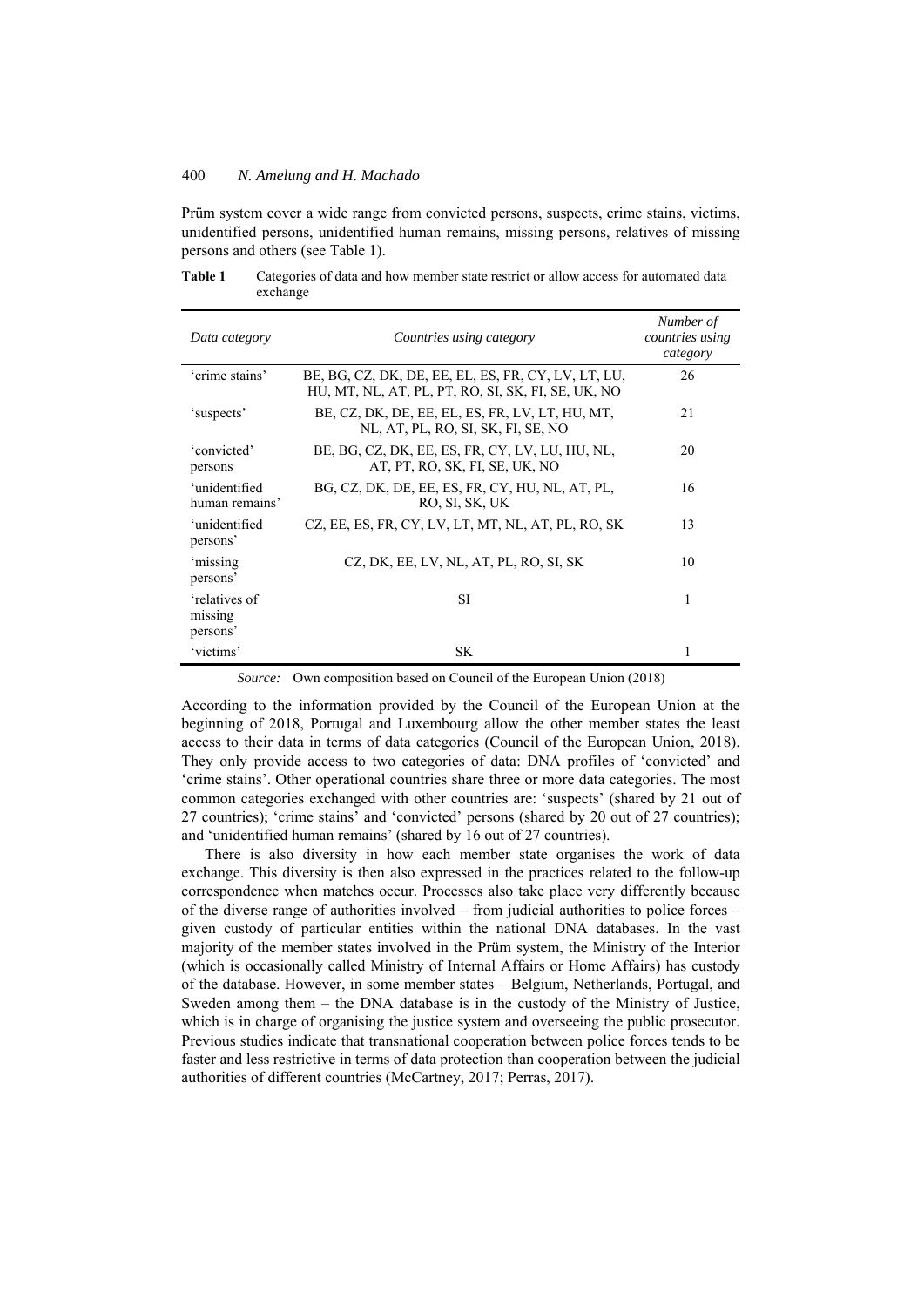Another difference derives from the translation of particular governance principles, such as public accountability, into routines to provide transparent and publicly available information and statistics regarding the national involvement in the Prüm system, as suggested by ENFSI:

Because DNA databases have a very important yet very delicate role in society, the custodian of a DNA database should develop tools to make objective information about the DNA database available to politicians, the public and the media [ENFSI DNA Working Group, (2017), p.49].

Among the EU member states, Sweden, the Netherlands, Belgium, and Portugal have at least collected and made information publicly available in the form of annual reports and websites [see ENFSI DNA Working Group, (2017), p.48].

Summing up, at the EU level, we find a levelling mode of ordering at work that aims to diminish the technical and legal obstacles that contribute to de-bordered bio-borders. Furthermore, political and legal entities are aiming to harmonise crime control across the member states through common scientific-technical standards applied in the exchange of DNA data and materialised in the digital infrastructure of a decentralised database system. The Prüm system at the EU level enacts a version of bio-borders, increasing their permeability across states and thus fostering a hidden integration through technology. However, at the same time – as we will see in the next section – this creates diverse and ambiguous effects in some member states.

#### **4 Re-bordering dynamics at the national level**

The Portuguese national forensic DNA database was established in 2008. Law 05/2008 determined that the Institute of Forensic Medicine should run the database, and it provided the basis for one of the most restrictive regulatory frameworks in Europe concerning to the criteria for inclusion of profiles and the length and conditions of their retention and/or deletion (Machado and Silva, 2010). Only the DNA profiles of convicted offenders sentenced to three years or more in prison can be inserted into the database, and even then a judge's order is required. The DNA profiles of convicted persons are removed a maximum of ten years after the sentence has been completed. Samples are meant to be destroyed on collection or at the same time as the profile [Wallace et al., (2014), p.60]. In addition, the transnational exchange of genetic data requires the authorisation of a judge (former article 21° of Law 5/2008, now article 21° of Law 90/2017), and all the activities related to the exchange of DNA data and other operations related to the national DNA database are audited by an ethics committee (Conselho de Fiscalização) which reports to the Portuguese parliament (Machado and Silva, 2009, 2010). Due to those conditions, Portugal has been identified as one of the 'restrictive countries', as opposed to the 'expansive countries', with regard to its legislative framework for regulating inclusion and retention of DNA profiles in its database (Santos et al., 2013).

Although Portugal obtained observer status in 2006 and began participating in the work meetings provided in the Prüm Agreement (Gabinete do Secretário – Geral, 2006), and was authorised in 2011 by the EU Council to exchange data, the country only began to connect with the Prüm system's genetic data exchange in August 2015 (Council of the European Union, 2015). According to the implementation update on Prüm decisions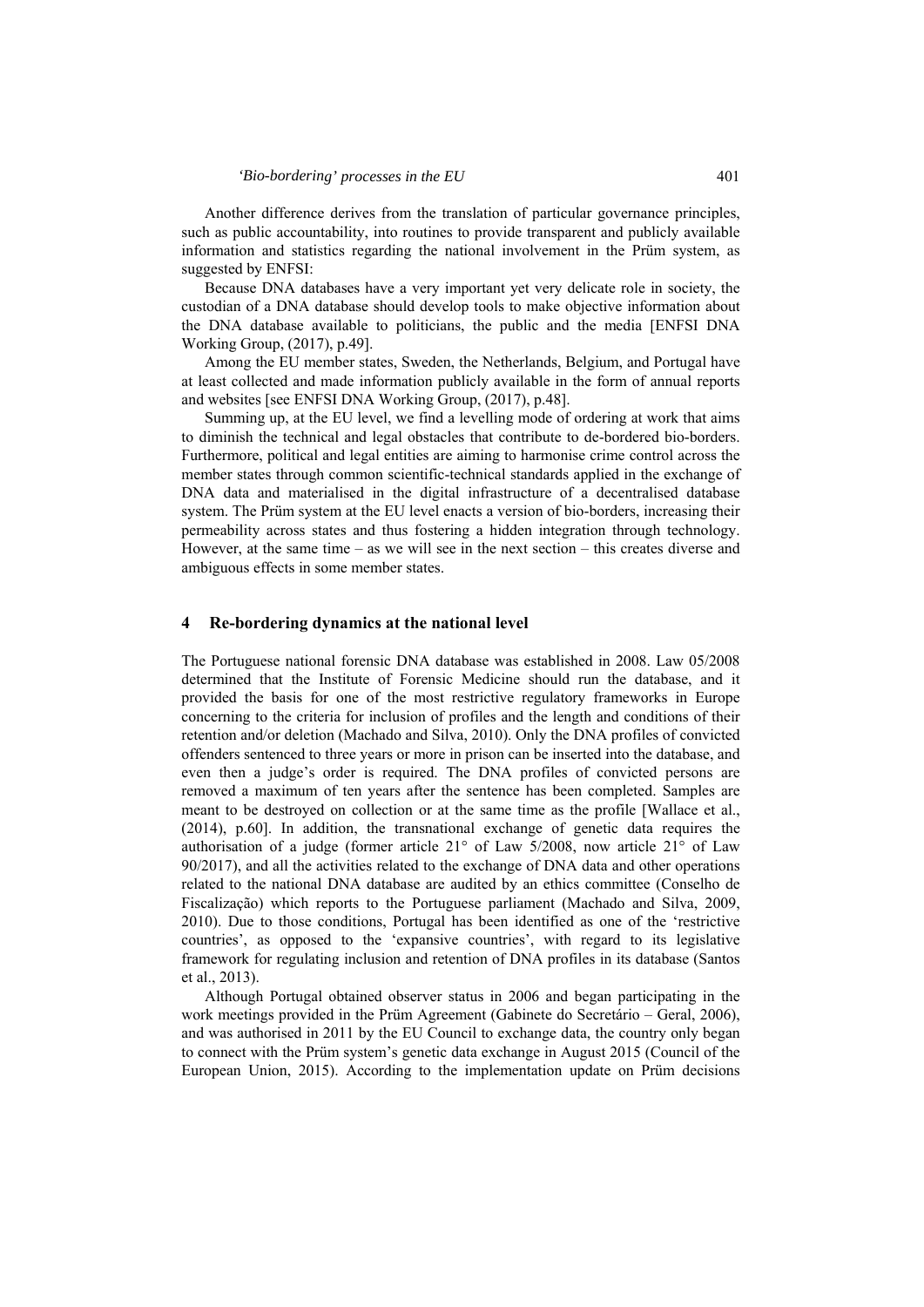published in November 2018, Portugal is currently automatically exchanging data with 19 countries (Council of the European Union, 2018).

By the end of 2018, the Portuguese database included nearly 11,774 profiles, 9,128 of which are profiles of convicted offenders, 143 of laboratory staff and four of volunteers (Supervisory Board of DNA Profiles Database in Portugal, 2020). These DNA profiles stored in the Portuguese DNA database equate to 0.09% of the Portuguese population, a figure substantially lower than in many other EU member states.

The initial discrepancy between the EU's credo of borderless data circulation and the de facto situation in Portugal, which restricts what DNA data can be collected and exchanged, can be explained by a particular mode of ordering, one that results in latently re-bordered bio-borders. The regulations and legislative frameworks determining the collection, use, and retention of particular DNA data in Portugal are derived from a protective regime in terms of personal data and genetic privacy, which aims to protect national data subjects<sup>5</sup>. Portugal's constitutionally driven approach to bio-borders has determined a strictly lawful application of the DNA technology which opposes expansive data exchange.

Regarding the biometric techno-scientific infrastructure, the scientific standards are meant to respect genetic privacy (while not interfering with the coding region of the DNA) and to be in line with international standards, which include the laboratory standards (ISO 17025) as well as the scientific standards of European forensic genetics (the selection of genetic markers conforming with the European Standard Set). Regarding the procedural process of defining DNA markers, article 12(2) of the DNA database law in Portugal makes adaptations to changes in international standards regarding DNA markers a protracted and complex process:

DNA markers to incorporate in the file DNA profiles are fixed after consultation with the Commission National Data Protection (NCDP), by joint order members of the Government responsible for the justice and health, in accordance with international standards and scientific knowledge on the matter [Forensic Genetics Policy Initiative, (2017), p.75].

However, as a result of the ordering linked to the constitutive component of the technical database infrastructure, we find some re-bordering happening in opposition to the European imperative to expand transnational DNA data flow. Although professionals involved in the provision of the technical database infrastructure are committed to technical connectivity and thus are committed to making bio-borders permeable, the restrictive nature of the Portuguese legislation (Santos et al., 2013) has impacted on the data categories made available for data exchange. The commitment to connectivity is expressed, firstly, in the decision to use CODIS – the software used by most of the member states – to facilitate data exchange; connecting to other CODIS run databases is thus relatively easy. Secondly, it is expressed through the relatively quick progress made in connecting with the member states: Portugal has established connections with 19 member states in around two years (Council of the European Union, 2018). Although an expansive networked installation is in place, the data traffic is nevertheless reduced, since Portugal only shares the data of convicted offenders and of crime stains (Table 1). By the end of 2017, 7,430 DNA profiles of convicted offenders and 2,346 crime stains (synonymous with the CODIS category 'forensic, unknown') were stored in the database and made accessible for data exchange.

The organisational imperatives and routines in forensic genetics dedicated to the exchange of DNA data in Portugal reflect how governance principles, such as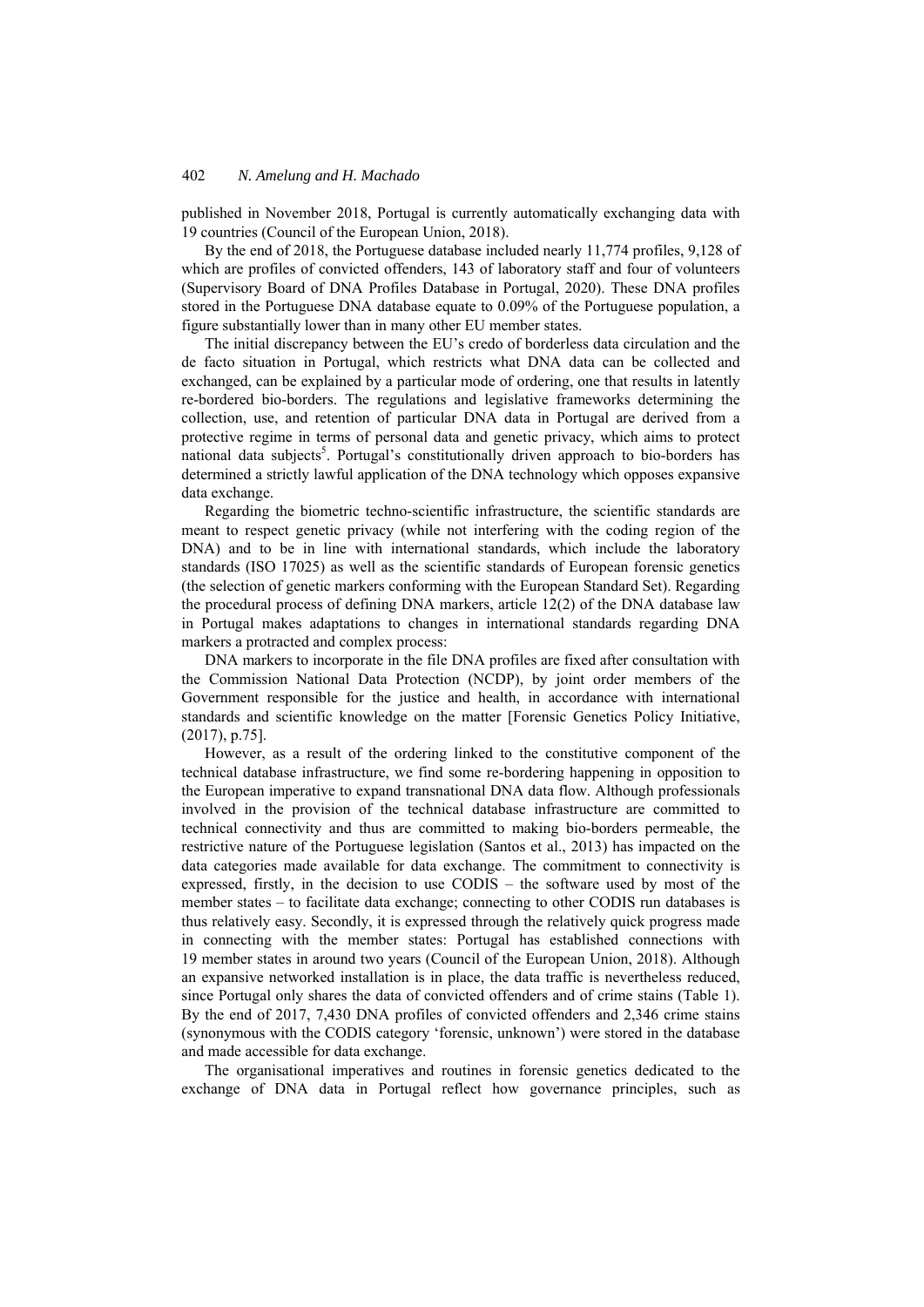commitments to high levels of data protection as well as to public accountability, are translated into operational and organisational infrastructures. The judicial entities and the forensic experts who manage the Portuguese DNA database perform routines that reveal a careful and cautious approach to data protection, security and control, and a restriction in the exchange of data with other countries aimed at protecting, in particular, national data-subjects (Machado and Frois, 2014; Frois and Machado 2016). In this context the organisational imperatives of the Supervisory Board, which oversees the operations of the Portuguese national DNA forensic database, deserve attention. The Board is responsible for providing information in the form of publically available annual reports and statistics about the DNA database and the Prüm exchange, and also reports to the Portuguese parliament [Forensic Genetics Policy Initiative, (2017), p.85].

We emphasise the role of the Supervisory Board here as an example of how non-mandatory components applied for ordering bio-borders in an accountable and transparent manner counter the Prüm system's lack of transnational public accountability. Supervisory boards are not yet a common organisational imperative accompanying DNA database systems among European member states. Although ENFSI provides the recommendation that the member states should set up an infrastructure that addresses the 'delicate role' of DNA databases in society [ENFSI DNA Working Group, (2017), p.49], it remains the responsibility of each State to translate responsible governance principles into operational routines. As an additional control mechanism, the oversight body safeguards the appropriate functioning of border-crossing data flows. With the Supervisory Board accountable to the Portuguese parliament, territorial nation-state borders are enforced in the construction of the legitimacy of permeable bio-borders towards the Portuguese people.

The Portuguese case is an illustrative example of how the particularities of judicial and legal traditions, as well as regulations foreseeing ethical oversight of DNA data exchange, partially counter the de-bordering dynamics of the EU level; while the national policy and the techno-scientific and operational infrastructures partially conform with them. In sum, the Portuguese case illustrates the latent re-bordering of bio-borders.

## **5 Conclusions**

In this article, we introduced the notion of 'bio-bordering' and used the example of the Prüm system as a case of bio-bordering between the EU and its member states. More concretely, we focused on the one hand on the different modes of ordering at the EU level resulting in de-bordered bio-borders, emphasising, in particular, the legal, biometric techno-scientific, technical database and organisational infrastructures that constitute permeable bio-borders. On the other hand, we showed how the Portuguese mode of ordering has resulted in latently and partially re-bordered bio-borders.

The mandatory elements of the Prüm decisions were politically enforced without taking into consideration the significant differences between EU countries. Thus, fragmentation comes as a contingency regarding, for example, operational and organisational traditions, legislation, the nature of the criminal justice system, national variations regarding the human and economic resources to invest in forensic DNA databases, DNA profiling technologies and other kinds of police information databases.

The levelling mode of ordering, building on the distributed but collective agency of the heterogeneous actor-network at the EU level, enforced a particular version of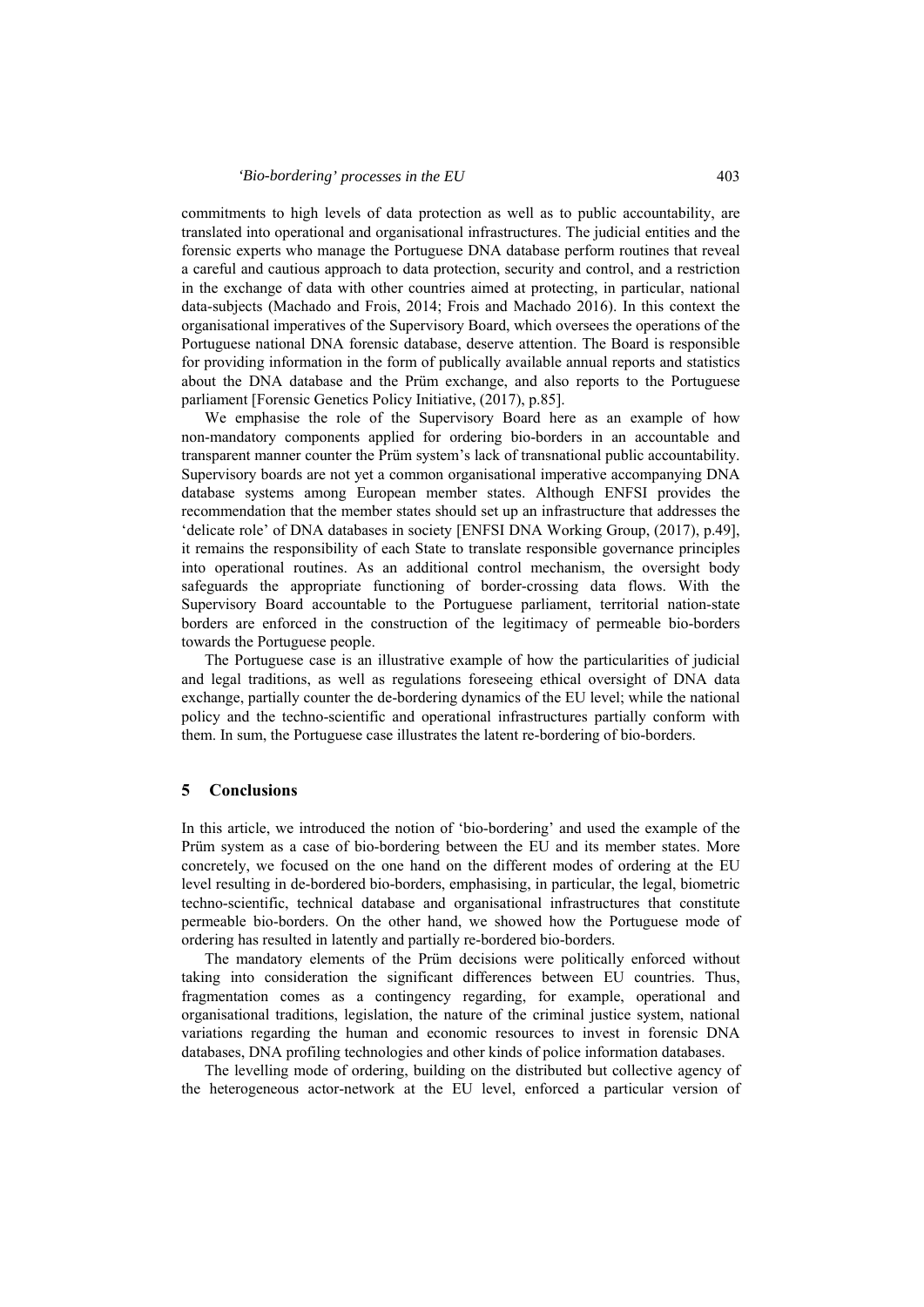bio-borders that displays the political belief that the interoperability of DNA databases is a mere technical-scientific issue. Thus, European hidden integration is partially achieved by the standardisation and harmonisation of scientific and technical procedures between laboratories and police forces based in different countries. Thereby, de-bordering occurs as a result of the virtual expansion of bio-borders through the circulation of concerned (suspect) bodies and, in consequence, DNA data into other states' territories.

In Portugal, a protective mode of ordering has been enforced, resulting in latent re-bordering dynamics that, while fully implementing the requirements of the respective EU regulations, defensively, restrictively and protectively govern the ways of making DNA data accessible. Various contingencies contribute to this mode of ordering:

- 1 a restrictive legislative and regulatory framework regarding inclusion criteria for the DNA database
- 2 the scientific standards respecting genetic privacy
- 3 limits to the DNA data categories made available
- 4 the organisational imperative to provide transparency and control permeable bio-borders through publicly available statistics and to be accountable to the Portuguese parliament, and by extension the national electorate.

From the Portuguese case and its particular national contingencies, we learn that re-bordering may not only imply the restriction of data flow, but can also mean preventing the unintended consequences of data flow, or aiming to create transparency and thus public legitimacy for the implications of bio-borders.

Re-bordering, understood as the sum of multiple distributed ordering practices aimed at maintaining a protective data-exchange regime that also puts in place safeguards, is the multiple enactment of restrictive bio-borders in order to counter the ambition of expansive data exchange. We understand latent re-bordering here to also be a manifestation of the persistent 'hidden fragmentation' of the EU. By relying on state autonomy, this protective mode of ordering enacts a version of bio-borders that comes with, at least, disinterest in 'fixing' or 'appropriating' the obstructions to expansive borderless data exchange.

Finally, what we observed is that national regimes are concerned about their own data subjects' rights – and less about others' rights – when maintaining stricter data protection rules, and concerned about accountability towards their own electorate when installing oversight mechanisms.

### **Acknowledgements**

This work has received funding from the European Research Council (ERC) under the EU's Horizon 2020 research and innovation programme (Consolidation grant, agreement No. 648608), within the project 'EXCHANGE – Forensic geneticists and the transnational exchange of DNA data in the EU: Engaging science with social control, citizenship and democracy', led by Helena Machado and hosted at the Institute for Social Sciences of at the University of Minho, Portugal. Furthermore, we would like to thank the editors of the special issue, Ildikó Plájás, Rafaela Granja and the anonymous reviewers for their valuable comments on earlier versions of this article. Additionally, we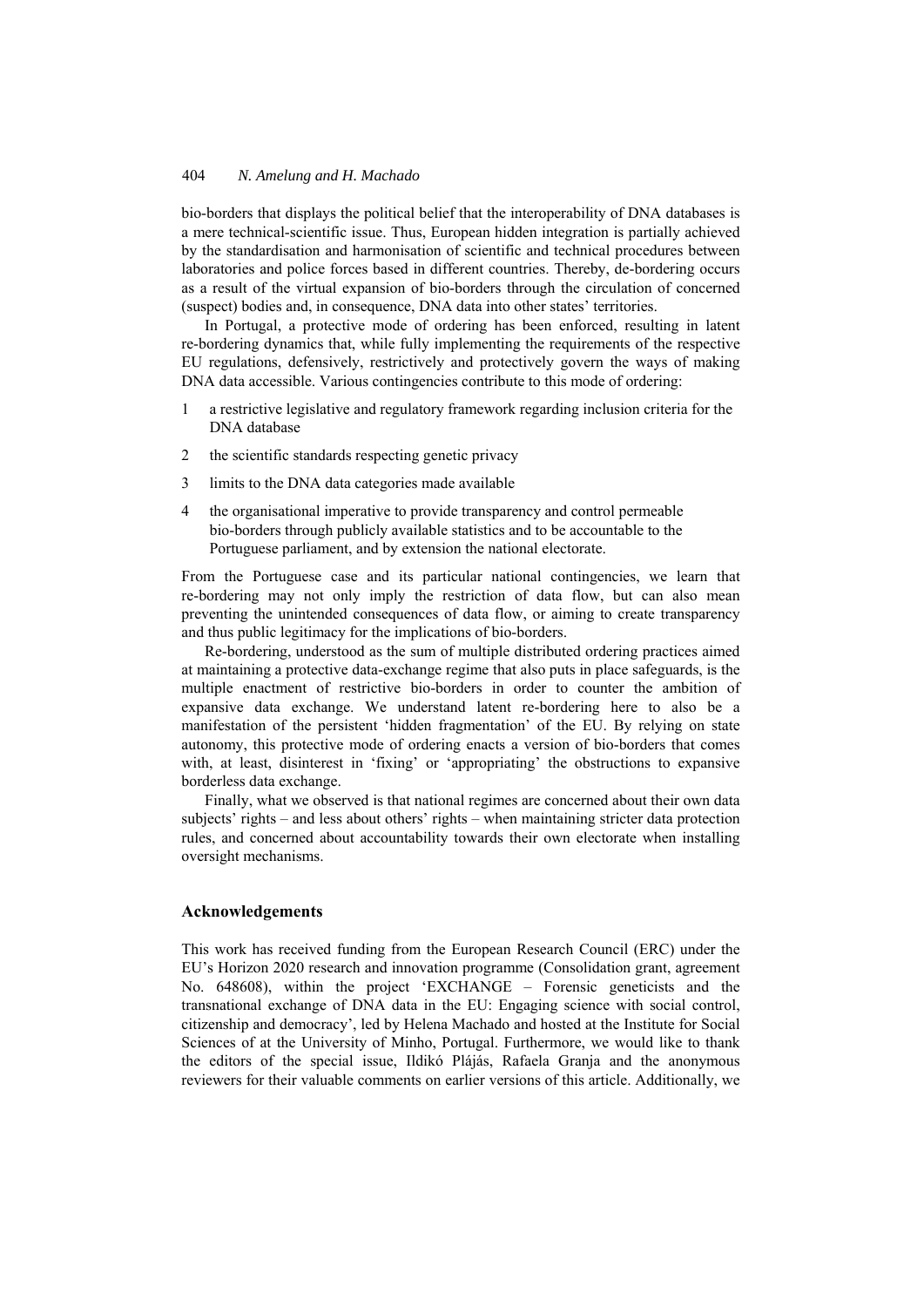are grateful to Filipe Santos, for his suggestion of applying the term of 'bio-borders' to the transnational exchange of DNA data, and to Sara Matos and Filipa Queirós for providing important insights from their fieldwork experience in Portugal.

## **References**

- Aas, K.F. (2011) 'Crimmigrant' bodies and bona fide travelers: surveillance, citizenship and global governance', *Theoretical Criminology*, Vol. 15, No. 3, pp.331–346.
- Amoore, L. (2006) 'Biometric borders: governing mobilities in the war on terror', *Political Geography*, Vol. 25, No. 3, pp.336–351.
- Broeders, D. (2007) 'The new digital borders of europe: eu databases and the surveillance of irregular migrants', *International Sociology*, Vol. 22, No. 1, pp.71–92.
- Commission of the European Union (2016) *September Infringements' Package Key Decisions* [online] http://europa.eu/rapid/press-release\_MEMO-16-3125\_EN.htm (accessed 13 February 2018).
- Council of the European Union (2005) *Prüm Convention*, Brussels.
- Council of the European Union (2008a) *Council Decision 2008/615/JHA of 23 June 2008 on the Stepping up of Cross-Border Cooperation, Particularly in Combating Terrorism and Cross-Border Crime*, Official Journal of the European Union [online] http://eur-lex.europa.eu/legalcontent/EN/TXT/PDF/?uri=CELEX:32008D0615&from=EN (accessed 21 July 2017).
- Council of the European Union (2008b) *Council Decision 2008/616/JHA of 23 June 2008 on the Implementation of Decision 2008/615/JHA on the Stepping up of Cross-Border Cooperation, Particularly in Combating Terrorism and Cross-Border Crime*, Official Journal of the European Union [online] http://eur-lex.europa.eu/LexUriServ/LexUriServ.do?uri=OJ:L:2008: 210:0012:0072:EN:PDF (accessed 21 July 2017).
- Council of the European Union (2015) *Working Party on Information Exchange and Data Protection (DAPIX)*' *– Implementation of the provisions on information exchange of the 'Prüm Decisions*, 5010/7/15 REV 7, Brussels (accessed 21 July 2017).
- Council of the European Union (2018) *Working Party on Information Exchange and Data Protection (DAPIX) – Implementation of the provisions on information exchange of the 'Prüm Decisions*, 5077/5/18 REV5, p.16 [online] http://data.consilium.europa.eu/doc/document/ST-5081-2017-INIT/en/pdf (accessed 21 July 2017).
- Curtin, D. (2018) 'Second order secrecy and europe's legality mosaics', *West European Politics*, Vol. 41, No. 4, pp.846–868.
- Dijstelbloem, H. and Broeders, D. (2015) 'Border surveillance, mobility management and the shaping of non-publics in Europe', *European Journal of Social Theory,* Vol. 18, No. 1, pp.21–38.
- ENFSI DNA Working Group (2017) *DNA Database Management Review and Recommendations*, Brussels.
- Forensic Genetics Policy Initiative (2017) *Forensic Genetics Policy Initiative* [online] http://dnapolicyinitiative.org/wiki/index.php?title=Main\_Page. (accessed 31 July 2018).
- Frois, C. and Machado, H. (2016) 'Modernization and development as a motor of polity and policing', in Bradford, B. et al. (Eds.): *The SAGE Handbook of Global Policing*, pp.391–405, Sage Publications, London.
- Gabinete do Secretário –Geral (2006) *Relatório anual de segurança interna 2006* [online] http://www.ansr.pt/InstrumentosDeGestao/Documents/Relat%C3%B3rio%20Anual%20de%2 0Seguran%C3%A7a%20Interna%20(RASI)/RASI\_2006.pdf (accessed 21 December 2019).
- Johnson, P., Williams, R. and Martin, P. (2003) 'Genetics and forensics: making the national DNA database', *Science Studies*, Vol. 16, No. 2, pp.22–37.
- Kolossov, V. and Scott, J. (2013) 'Selected conceptual issues in border studies', *Belgeo*, Vol. 4, pp.1–19.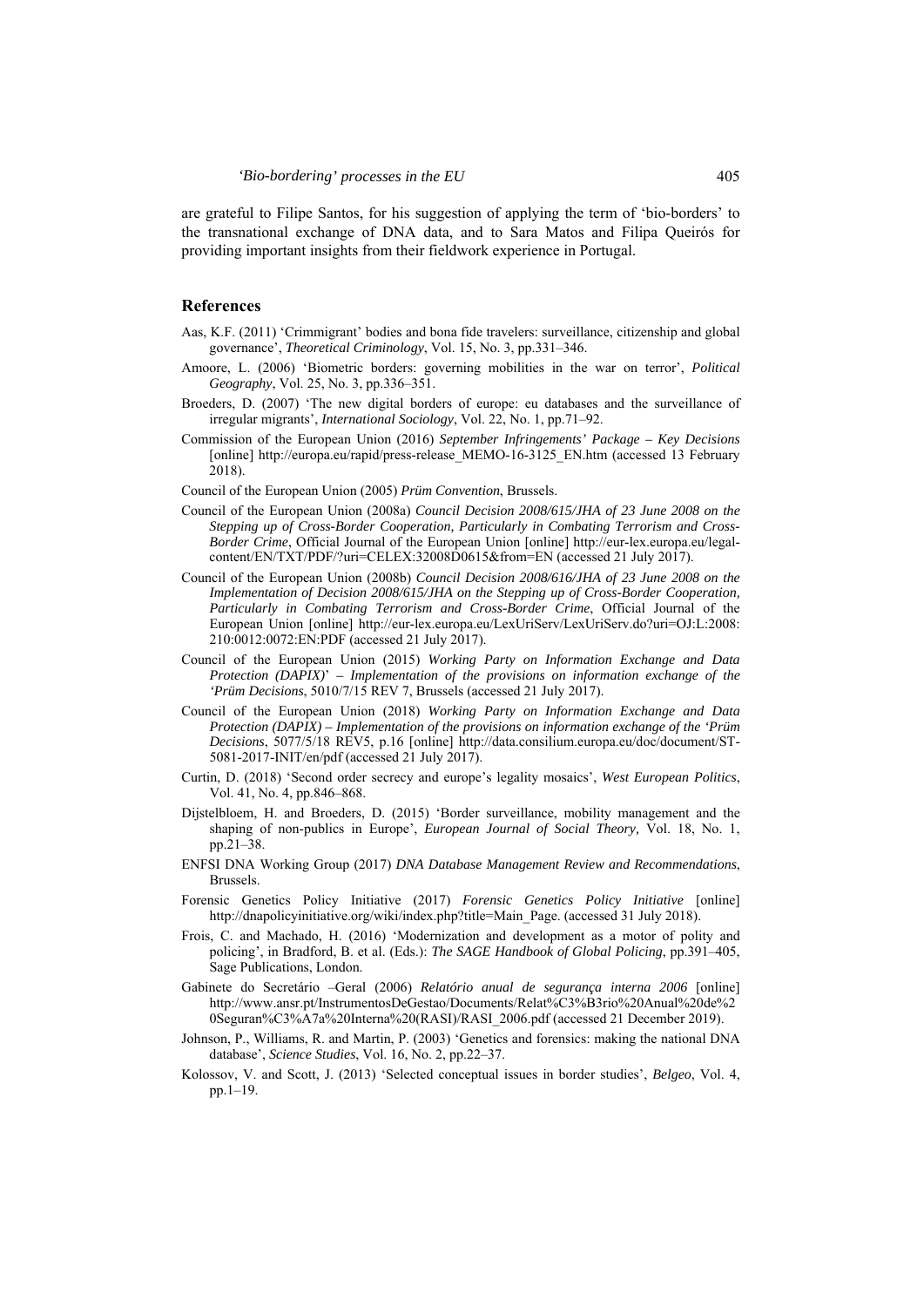- Latour, B. (1987) *Science in Action. How to Follow Scientists and Engineers through Society*, Harvard University Press, Cambridge, MA.
- Latour, B. (2005) *Reassembling the Social. An Introduction to Actor-Network-Theory*, Oxford University Press, Oxford.
- Lehtonen, P. and Aalto, P. (2017) 'Smart and secure borders through automated border control systems in the EU? The views of political stakeholders in the member states', *European Security*, Vol. 26, No.2, pp.207–225.
- Löw, M. and Weidenhaus, G. (2017) 'Borders that relate: conceptualizing boundaries in relational space', *Current Sociology* Vol. 65, No. 4, pp.1–18.
- Machado, H. and Frois, C. (2014) 'Aspiring to modernization. Historical evolution and current trends of state surveillance in Portugal', in Boersma, K. et al. (Eds.): *Histories of Surveillance in Europe and Beyond*, pp.65–78, Routledge, Oxon and New York.
- Machado, H. and Granja, R. (2018) 'Ethics in transnational forensic DNA data exchange in the EU: constructing boundaries and managing controversies', *Science as Culture*, Vol. 27, No. 2., pp.242–264.
- Machado, H. and Prainsack, B. (2012) *Tracing Technologies: Prisoners' Views in the Era of CSI*, Ashgate, Farnham, UK.
- Machado, H. and Silva, S. (2009) 'Informed consent in forensic DNA databases: volunteering, constructions of risk and identity categorization', *BioSocieties*, Vol. 4, No. 4, pp.335–348.
- Machado, H. and Silva, S. (2010) 'Portuguese forensic DNA database: political enthusiasm, public trust and probable issues in future practice', in Hindmarsh, R. and Prainsack, B. (Eds.): *Genetic Suspects: Global Governance of DNA Profiling and Databasing*, pp.218–239, Cambridge University Press, Cambridge.
- McCartney, C. (2014) 'Forensic data exchange: Ensuring integrity', *Australian Journal of Forensic Sciences*, Vol. 47, No. 1, pp.36–48.
- McCartney, C. (2017) 'Trust and the international exchange of forensic information', in Hufnagel, S. and McCartney, C. (Eds.): *Trust in International Police and Justice Cooperation*, pp.169–189, Bloomsbury, Oxford and Portland, Oregon.
- Misa, T.J. and Schot, J. (2005) 'Introduction', *History and Technology*, Vol. 21, No. 1, pp.1–19.
- Nuffield Council on Bioethics (2007) *The Forensic Use of Bioinformation: Ethical Issues*, London.
- Perras, C. (2017) 'Transnational policing and its contexts: flexibility and (dis)trust', in Hufnagel, S. and McCartney, C. (Eds.): *Trust in International Police and Justice Cooperation*, pp.221–240, Bloomsbury, Oxford and Portland, Oregon.
- Prainsack, B. and Toom, V. (2010) 'The Prüm regime. Situated dis/empowerment in transnational DNA profile exchange', *British Journal of Criminology*, Vol. 50, No. 6, pp.1117–1135.
- Prainsack, B. and Toom, V. (2013) 'Performing the union: the Prüm decision and the European dream', *Studies in History and Philosophy of Science Part C: Studies in History and Philosophy of Biological and Biomedical Sciences*, Vol. 44, No. 1, pp.71–79.
- Sallavaci, O. (2015) 'Cross border exchange of forensic DNA and human rights protection', *Forensic Science International: Genetics Supplement Series*, Vol. 5, No. 1, pp.86–88.
- Sallavaci, O. (2017) 'Strengthening cross-border law enforcement cooperation in the EU: the Prüm network of data exchange', *European Journal on Criminal Policy and Research*, Vol. 24, No. 3, pp.219–235.
- Santos, F. (2017) 'The transnational exchange of DNA data: global standards and local practices', in Jakobs, K. and Blind, K. (Eds.): *Proceedings of the 22nd EURAS Annual Standardisation Condeference. Digitalisation: Challenge and Opportunity for Standardisation*, Verlag Mainz, Aachen, pp.305–22.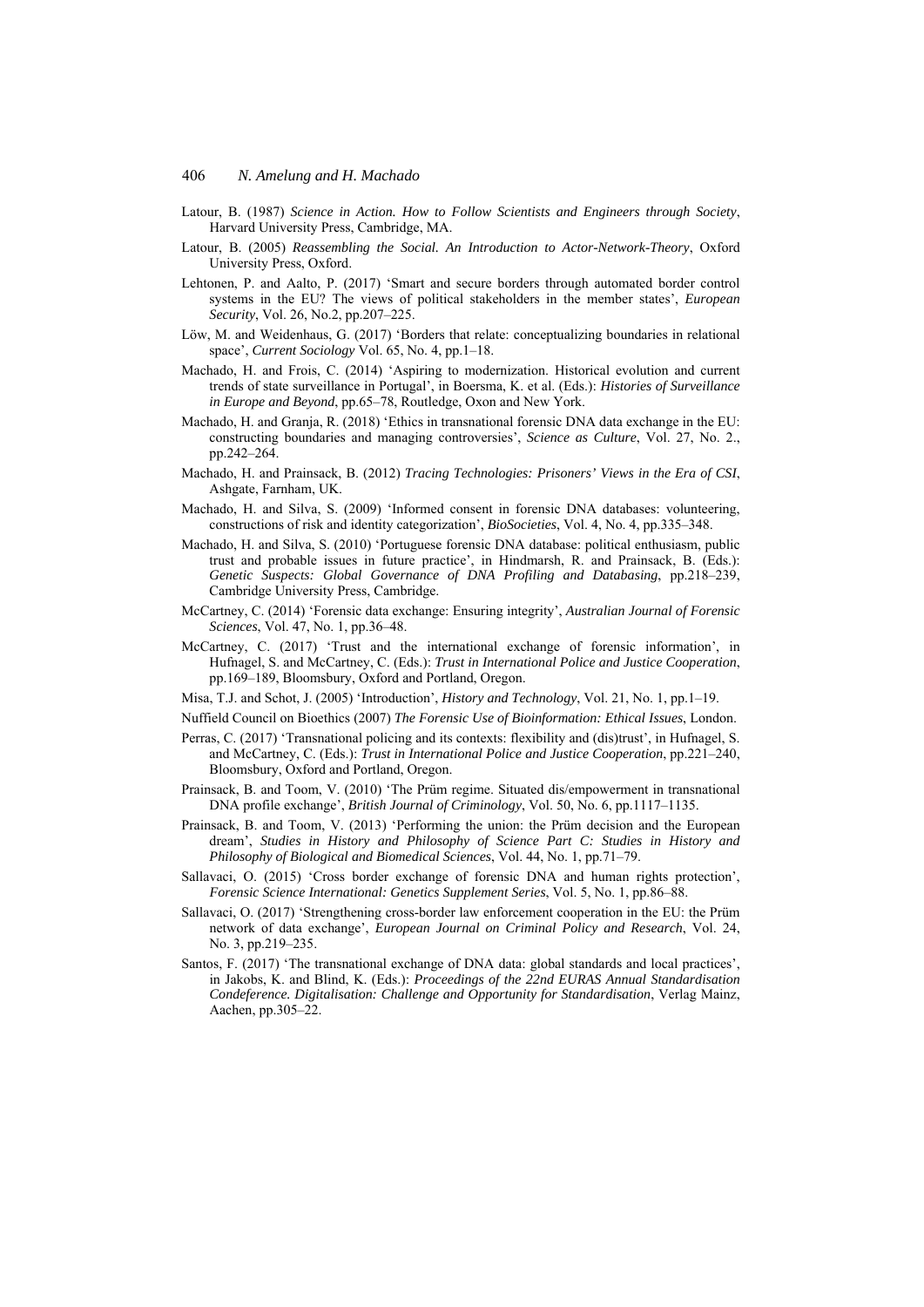- Santos, F. and Machado, H. (2017) 'Patterns of exchange of forensic DNA data in the European union through the Prüm system', *Science & Justice*, Vol. 57, No. 4, pp.307–313.
- Santos, F., Costa, S. and Machado, H. (2012) 'A Base de Dados de Perfis de DNA Em Portugal: Questões Sobre a Sua Operacionalização', in Costa, S. and Machado, H. (Eds.): *A ciência na luta contra o crime: Potencialidades e limites*, pp.99–118, Húmus, Vila Nova de Famalicão.
- Santos, F., Machado, H. and Silva, S. (2013) 'Forensic DNA databases in European countries: is size linked to performance?', *Life Sciences, Society and Policy*, Vol. 9, No. 12, pp.1–13.
- Scheel, S. (2013)'Autonomy of migration despite its securitisation? Facing the terms and conditions of biometric rebordering', *Millennium: Journal of International Studies*, Vol. 41, No. 3, pp.575–600.
- Supervisory Board of DNA Profiles Database in Portugal (Conselho des Fiscalização Base de Dados de Perfis de ADN) (2020) *Relatório Annual 2018* [online] https://www.cfbdadosadn.pt/ pt/atividade/Documents/Relat%C3%B3rio%20Anual%202018\_CFBDP%20ADN.pdf (accessed 15 January 2020).
- Taverne, M. and Broeders, A.P.A. (2015) *The Light's at the End of the Funnel! Evaluating the Effectiveness of the Transnational Exchange of DNA Profiles between the Netherlands and Other Pru*̈*m Countries*, Paris Legal Publishers, Zutphen.
- Toom, V. (2018) *Cross-Border Exchange and Comparison of Forensic DNA Data in the Context of the Prüm Decision*, Civil Liberties, Justice and Home Affairs [online] http://www.europarl.europa.eu/thinktank/en/document.html?reference=IPOL\_STU(2018)6049 71 (accessed 20 December 2018).
- Tsianos, V. and Karakayali, S. (2010) 'Transnational migration and the emergence of the European border regime: an ethnographic analysis', *European Journal of Social Theory,* Vol. 13, No. 3, pp.373–87.
- Tsianos, V. S. and Kuster, B. (2016) 'Eurodac in times of bigness: the power of big data within the emerging European IT agency' *Journal of Borderlands Studies*, Vol. 31, No. 2, pp.235–249.
- Van der Beek, K. (2011) *Forensic DNA Profiles Crossing Borders in Europe (Implementation of the Treaty of Prüm)*, pp.1–14 [online] https://worldwide.promega.com/resources/profiles-indna/2011/forensic-dna-profiles-crossing-borders-in-europe/ (accessed 21 July 2017).
- Van der Ploeg, I. (1999) 'The illegal body: 'Eurodac' and the politics of biometric identification', *Ethics and Information Technology*, Vol. 1, No. 4, pp.295–302.
- Van Houtum, H. et al. (Eds.) (2005) *B/ordering Space*, Ashgate, Aldershot.
- Vukov, T. and Sheller, M. (2013) 'Border work: surveillant assemblages, virtual fences, and tactical counter-media', *Social Semiotics*, Vol. 23, No. 2, pp.225–241.
- Wallace, H., Jackson, A., Gruber, J. and Thibedeau, A. (2014) 'Forensic DNA databases: ethical and legal standards – a global review', *Egyptian Journal of Forensic Sciences*, Vol. 4, No. 3, pp.57–63.
- Williams, R. and Wienroth, M. (2014) 'Suspects, victims and others: producing and sharing forensic genetic knowledge', in Chadwick, R. et al. (Eds.): *The Right to Know and the Right Not to Know. Genetic Privacy and Responsibility*, pp.71–84, Cambridge University Press, Cambridge.
- Wilson, T. (2016) 'Criminal justice and global public goods: the Prüm forensic biometric cooperation model', *The Journal of Criminal Law*, Vol. 80, No. 5, pp.303–326.